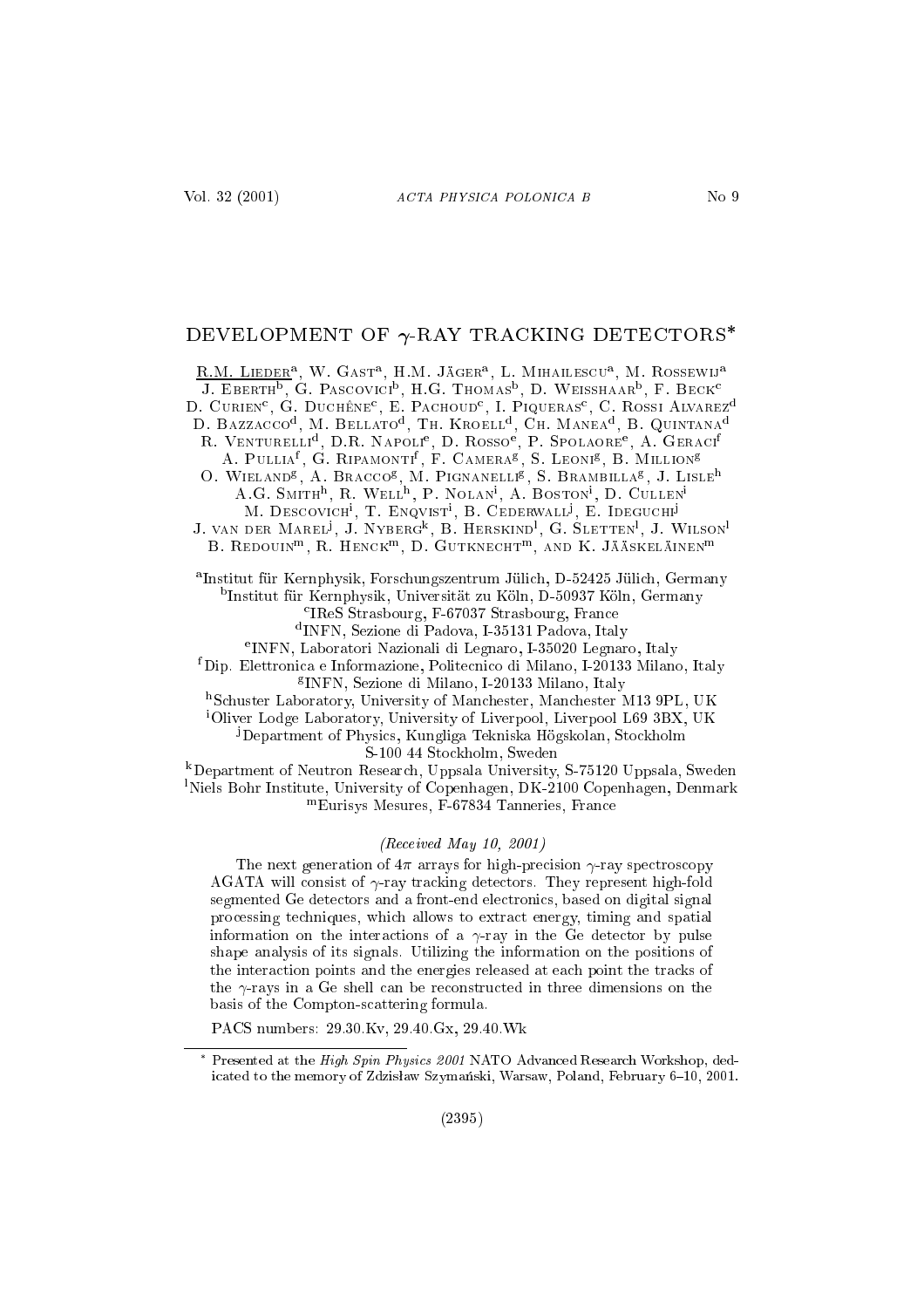### 1. Concept of  $4\pi$   $\gamma$ -ray tracking arrays

The investigation of new phenomena in atomic nuclei requires the study of their stru
ture under extreme onditions at the boundary of stability, where the excitation energy, the spin, the ratio of protons and neutrons (isospin) or the total mass take extreme values. The most powerful means for such studies is the high-precision  $\gamma$ -ray spectroscopy.

The opportunities offered by beams of exotic nuclei for research in the areas of nuclear structure physics and nuclear astrophysics are exciting and world-wide activity in the construction of different types of radioactive beam facilities bears witness to the strong scientific interest in the physics that can be probed with su
h beams. Exoti beams allow to approa
h and map the drip line regions so that the very limits of nuclear stability can be explored. Nuclei far from stability allow us to amplify and isolate particular aspects of the nuclear interaction and dynamics. Future work will involve, e.g., mapping the neutron drip line, exploring the evolution of shell stru
ture and neutron skins, developing a deeper understanding of proton-neutron pairing, creating further superheavy nuclei and investigating the astrophysical r-pro
ess path.

Radioactive beams can be produced with the ISOL or fragmentation techniques. Especially in the latter case the final nuclei to be studied can have very high recoil velocities (up to  $v/c = 0.5$ ). Even though radioactive ion beams from the next generation facilities will be much more intense, the exotic nuclei of interest will be produced with low rates. A  $\gamma$ -ray spectrometer to study the produced nuclei must, therefore, have the largest possible detection efficiency, a very good spectral response, a high count rate capability and must allow for an optimal Doppler shift correction. These features can only be provided by a new generation of spectrometers built from  $\gamma$ -ray tra
king dete
tors.

The  $\gamma$ -ray tracking detectors have been developed in the framework of the TMR Network Project "Development of Gamma-Ray Tracking Detectors for  $4\pi$  Gamma-Ray Arrays". They consist of high-fold segmented Ge detectors and a front–end electronics, based on digital signal processing techniques, which allows to extract energy, timing and spatial information on the interactions of a  $\gamma$ -ray in the Ge detector by pulse shape analysis of its signals. Utilizing the information on the positions of the interaction points and the energies released at each point the tracks of the  $\gamma$ -rays in a Ge shell can be re
onstru
ted in three dimensions on the basis of the Compton s
attering formula. Similar developments are arried out in the framework of the GRETA project [1].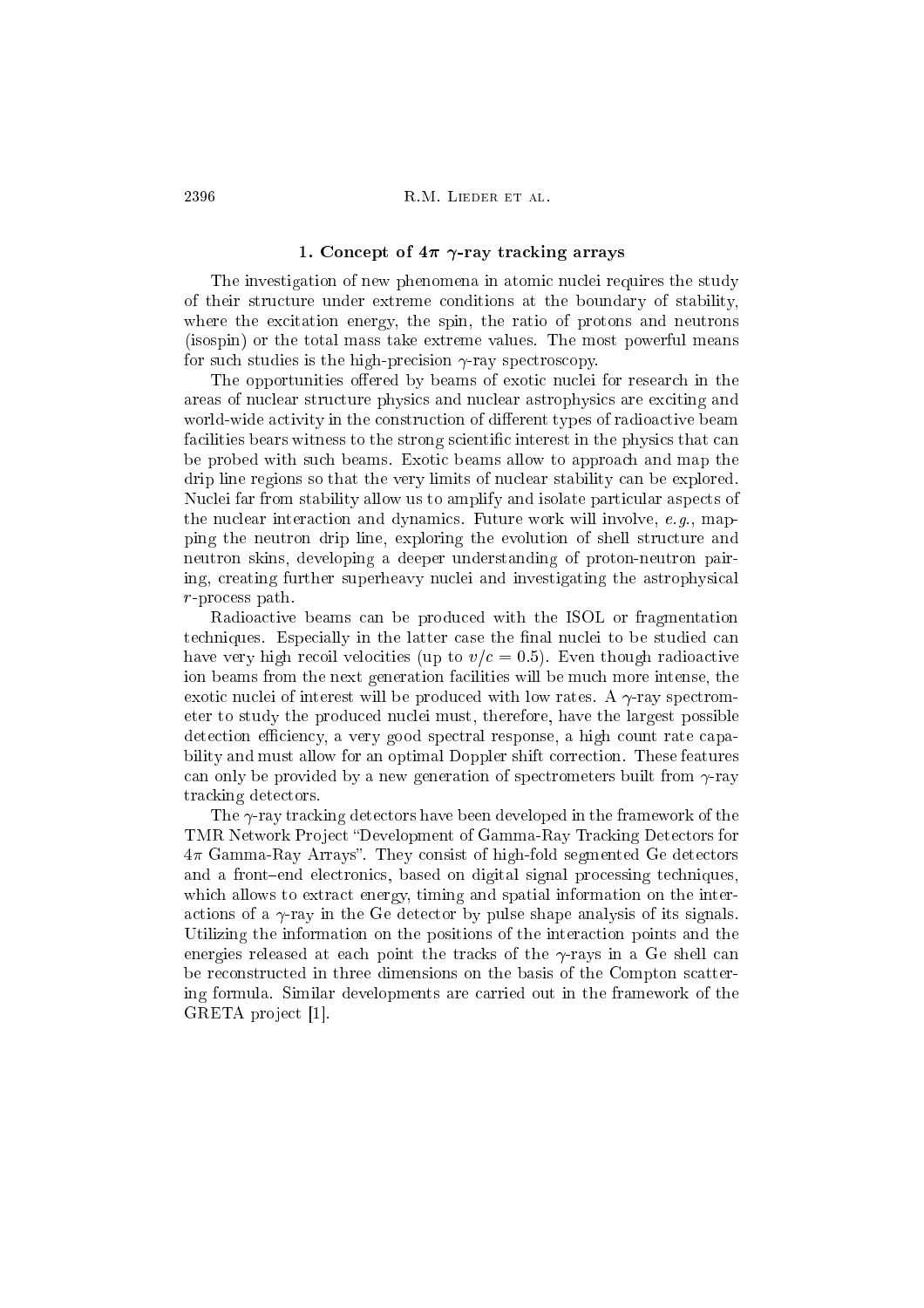respectively, surrounded by Compton-suppression detectors [2]. The  $\gamma$ -ray tra
king dete
tors allow to build a Ge dete
tor shell without any Comptonsuppression detector. Therefore, the coverage of the total solid angle with suppression dete
tor. Therefore, the overage of the total solid angle with Ge is increased by more than a factor of two with respect to Euroball and Ge is in
reased by more than a fa
tor of two with respe
t to Euroball and the capability to add back Compton-scattered  $\gamma$ -rays is optimised by the the apability to add ba
k Compton-s
attered -rays is optimised by the use of  $\gamma$ -ray tracking. The elements of a  $\gamma$ -ray tracking array are: *(i)* highfold segmented Ge detectors,  $(ii)$  digital signal processing electronics,  $(iii)$ pulse-shape analysis algorithms and  $(iv)$  tracking algorithms.

### 2. Elements of a  $\gamma$ -ray tracking array

### 2.1. High-fold segmented Ge dete
tors

In order to achieve a large tracking efficiency the positions at which the  $\gamma$ -rays interact inside the detector volume, should be determined with an an am an an ee tive granularity of the state granularity of the state granularity of the state granularity of the state granularity of the state granularity of the state granularity of the state granularity of the state approximately 3000 voxels per Ge detection and the contract per Ge detection and the contract per Ge detection such a granularity by a physical segmentation of the detector. However, pulse shape analysis methods have been developed, whi
h an provide this position accuracy together with high resolution energy and time information. These methods require a medium level segmentation of the outer dete
tor onta
t into 36 segments.

A 25-fold segmented cylindrical Ge detector which has six azimuthal and four longitudinal segmentations plus one central circular segment at the front has been developed. It has 25 cold field-effect transistors, one for each segment all placed in the Ge crystal vacuum chamber. The energy resolutions of the front segments are  $\approx 2.5$  keV, except for the central one for whi
h it is 1.8 keV, and those of the eighteen rear segments are  $\approx 2.0$  keV. The reason is that the Ge detector has a closed-end geometry leading to a radial electrical field in the coaxial rear part of the detector and to distortions from the radial field in its front part.

### 2.2. Digital signal-pro
essing ele
troni
s

The interaction points of the  $\gamma$ -rays in the Ge detector can be localized with a much higher accuracy than defined by the geometry of the segments if a pulse-shape analysis of the segment signals is arried out. This an be achieved by digital means only. The preamplified detector signal has to be digitized with at least 12 bit resolution and at a speed of at least 40 MSPS (million samples per se
ond) in order to preserve all relevant features of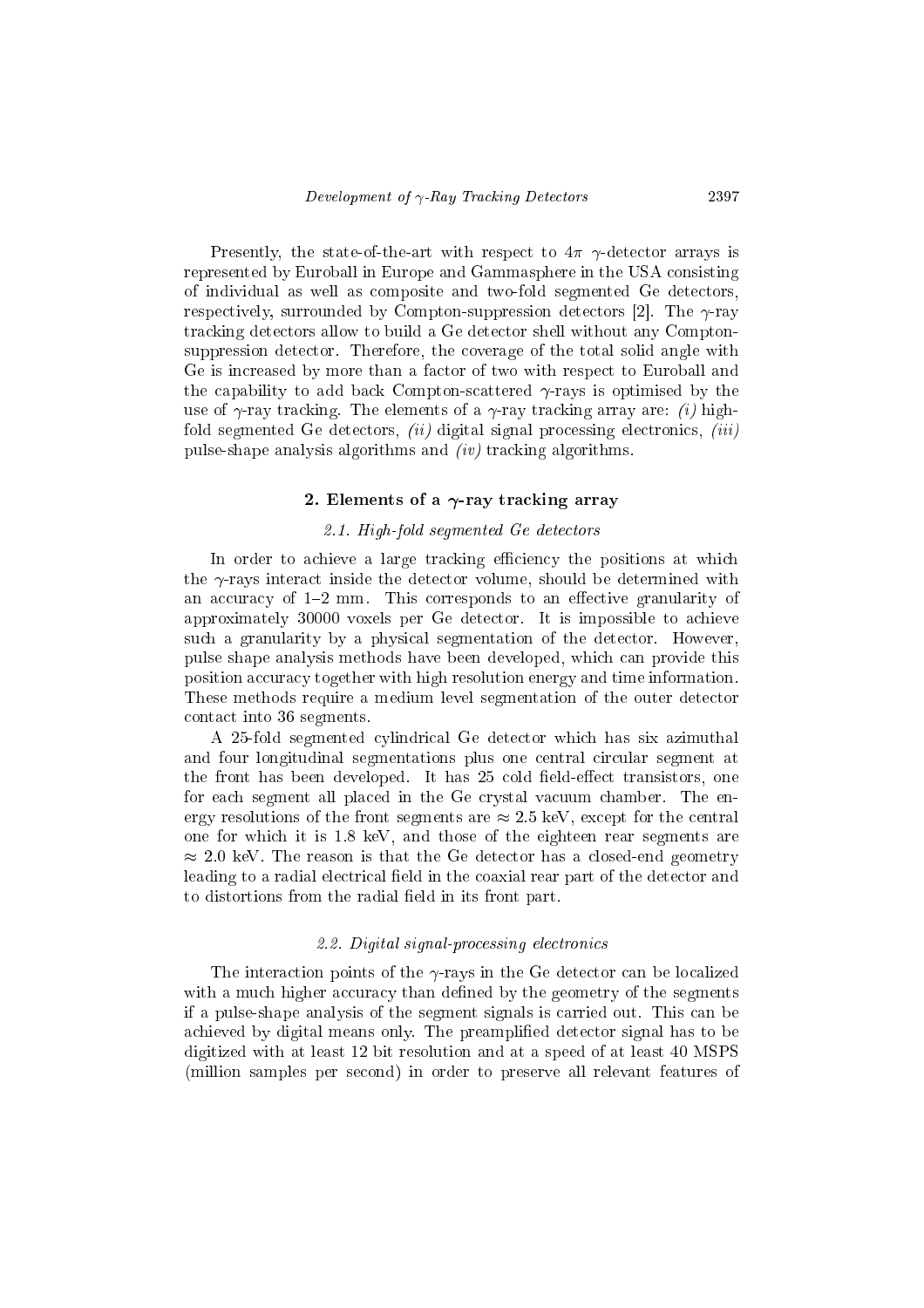the signal in its digital representation. It is the task of the digital pro
essing ele
troni
s to digitize the preamplier signal using an Analog-to-Digital Converter (ADC) and to provide digital signal pro
essing hardware powerful enough for on-line processing of the signals. A  $\gamma$ -ray tracking array consisting of about 190 Ge dete
tors, whi
h are 36-fold segmented, will have almost 7000 digital signal pro
essing hannels produ
ing ea
h a primary data rate of 88 Mbyte/s. This requires a ompa
t digital signal pro
essing ele
troni
s with high computing power for on-line data reduction. In the ideal case with high omputing power for on-line data redu
tion. In the ideal ase the whole information should be reduced to only five values per interaction:  $E_{\gamma}$ ,  $t_{\gamma}$  and the three coordinates of the interaction point.

Digital signal processing electronics has been pioneered by the Jülich group in cooperation with the company "target system electronics GmbH" Solingen, Germany through the development of the Pulse-Pro
essing ADC  $(PPADC)$  [3–5]. The most advanced version of the PPADC has two 12 bit 40 MSPS ADC's, one Programmable Logi Devi
e (PLD) and one Digital Signal Pro
essor (DSP) on board providing enough omputing power to allow for pulse-shape analysis.

Depending on the information which has to be extracted from the Ge detector pulses, different optimized signal processing algorithms exist or have to be developed and applied. The time invariant Moving Window Deconvolution (MWD) for instance has been proven to be an optimal filter, if information about the released total energy  $E_{\gamma}$  has to be extracted [4]. For triggering, timing and pulse shape analysis only the leading edge of the signal, *i.e.* a small part of the data stream is relevant. A trigger algorithm has been developed which allows to obtain a trigger efficiency of 100 % down to 20 keV and 80% at 10 keV [5]. For lifetime measurements and the extraction of the position information, a timing with a resolution of sub sampling interval accuracy is needed. Therefore, a digital timing discriminator has been designed, the algorithm of whi
h is simple and ompa
t enough to run on-line on the PPADC hardware. The on
ept is based on the idea that the original dete
tor signals are steplike in the very beginning. This means that for a given preamplifier response function a very well defined relation exists between the starting point of the signal and the amplitudes of the first few samples measured. An algorithm based on this idea has been developed and implemented on the PPADC giving a time resolution of 8.5 ns for a large-volume Ge detector measured in coincidence with a plastic scintillator for a <sup>60</sup>Co source taking the full dynamic range  $(E_{\gamma} > 0 \text{ keV})$  [5].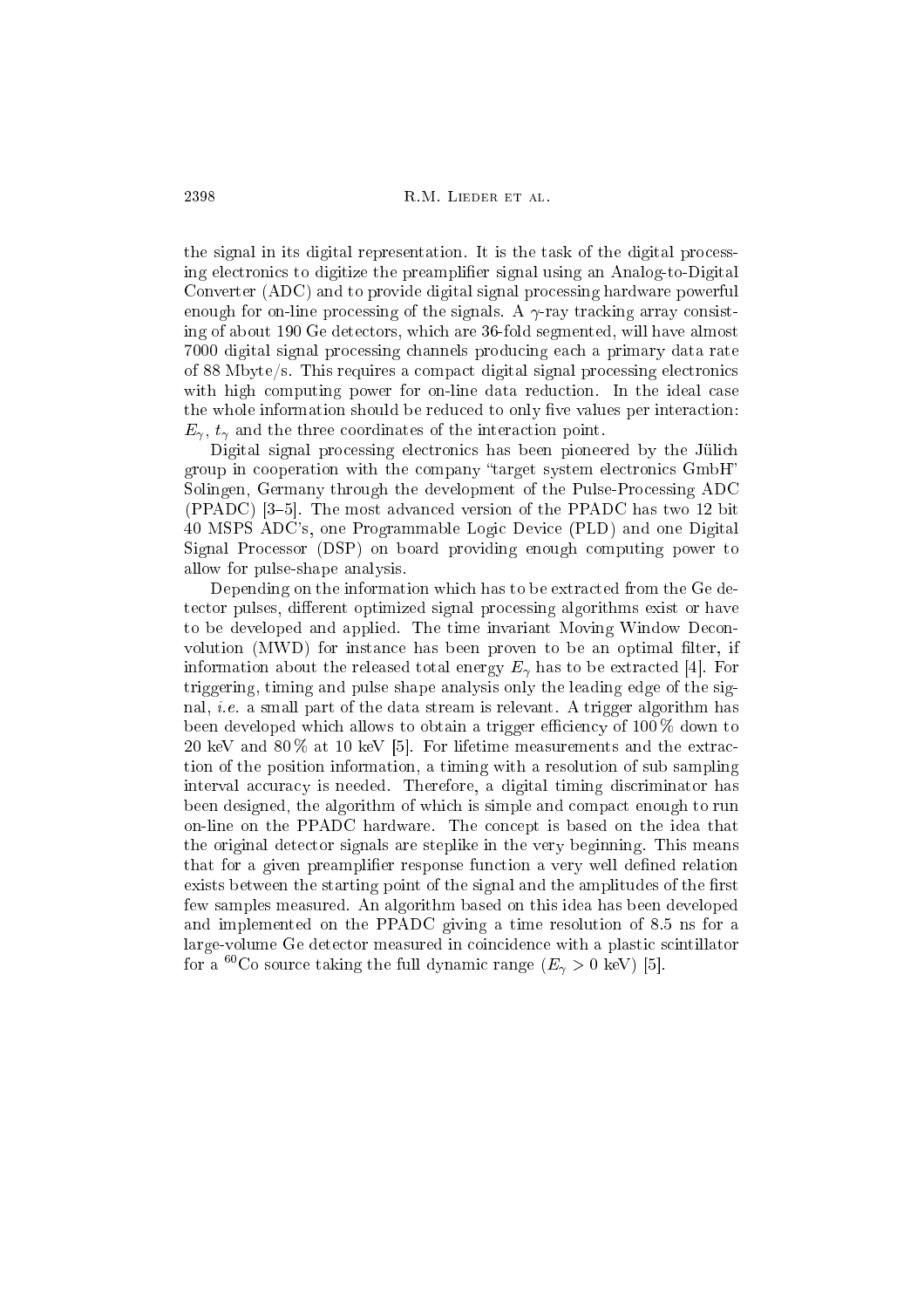#### 2.3. Pulse-shape analysis algorithms Pulse-shape analysis algorithms

The shapes of the current pulses, obtained from the charge pulses of the Ge detector preamplifier by differentiation, contain the information about Ge dete
tor preamplier by dierentiation, ontain the information about the three-dimensional position of each individual interaction within the dethe three-dimensional position of ea
h individual intera
tion within the detector volume and the energy released at each interaction. The tracking efficiency, and hence the final performance of a complete tracking array. e of a set and hence the nature transfer array, and hence the nature transfer array, and hence the nature of a depends on the precision with which this information can be extracted. depends on the pre
ision with whi
h this information an be extra
ted.

Methods for a determination of the interaction positions of  $\gamma$ -rays in  $\mathbf{1}$  and the interaction of the interaction of the interaction of the interactions of the interactions of the interaction segmented Ge detectors have been developed. They take into account the segmented Ge dete
tors have been developed. They take into a

ount the shapes of the induced "real" and "mirror" signals. Real signals are measured shapes of the indu
ed real and mirror signals. Real signals are measured at the electrodes of the segment, in which an interaction takes place. Mirror at the ele
trodes of the segment, in whi
h an intera
tion takes pla
e. Mirror signals are measured on the electrodes of the neighbouring segments, where signals are measured on the ele
trodes of the neighbouring segments, where no interaction takes place and are due to a capacitative coupling between no interaction takes plants are due to a series plants and are due to a series of the due to a series of the d these segments and the moving harges.

A pattern re
ognition system based on the wavelet transform of preamplified signals was investigated [6]. To find an optimum wavelet transform, their properties were studied in view of the features of the urrent signals of Ge detectors. A "wide-band" small support wavelet transform (WB4) has been sele
ted for the pro
essing of the pulse shapes of the real and mirror signals from the detector segments. The wavelet coefficients of the signals were compared to data bases with wavelet coefficients of signal shape types (pattern classes) to identify the best fit via a first nearest neighbour algorithm and a calculation of the membership function of the identified class  $[6]$ .

The wavelet transform has been applied to simulated signals from a Ge dete
tor segmented in azimuthal and longitudinal dire
tions to determine the interaction coordinates in three dimensions  $[6]$ . For a Ge detector with an eight-fold azimuthal and a four-fold longitudinal segmentation it was found, that the intera
tion positions an be determined with a resolution of the order of 1 mm stor single events. Multiple hits may be resolved if they lie more than 2–3 mm apart. The position resolution depends on the noise. The limit of the position resolution is the dimension of the harge arrier cloud produced in an interaction, being  $\approx 1$  mm.

### 2.4. Development of tra
king algorithms

Extensive simulations of the interaction of  $\gamma$ -radiation with Ge detectors have been performed using the Monte Carlo code GEANT. The simulations have been carried out for a certain detector geometry and a standard set of  $\gamma$ -ray energies and  $\gamma$ -ray multiplicities. For the energy distribution of the individual interactions of a  $\gamma$ -ray in a Ge detector it has been found that, rather independently of the initial  $\gamma$ -ray energy, most of the spectral intensity for photoelectric absorption lies somewhat above  $E_{\gamma} \approx 100 \text{ keV}$ whereas the Compton scattering spectrum is peaked at a lower energy.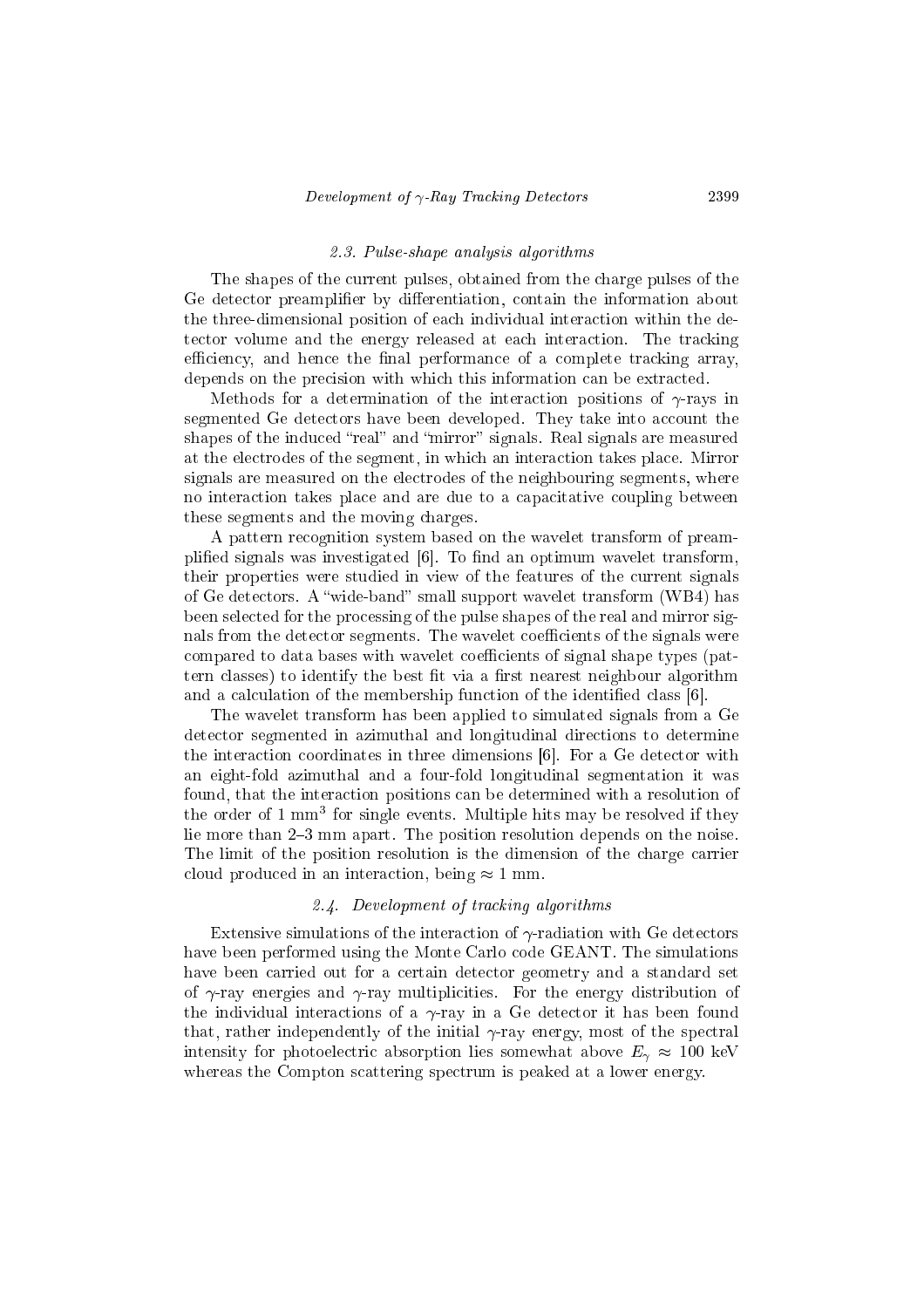The successful development of two alternative algorithms for  $\gamma$ -ray track-The su

essful development of two alternative algorithms for -ray tra
king has shown that it is a viable solution for the development of a new generation of  $4\pi \gamma$ -ray arrays. (i) In one method a two-step procedure is applied. At first clusters of interaction points are identified which likely represent the path of one  $\gamma$ -ray [7]. Subsequently for each cluster, a test of all permutations of the oordinates and energy depositions of the intera
tion points against the Compton s
attering formula is arried out in order to distinguish the acceptable sequences from those that, because of incomplete absorption of the  $\gamma$ -ray, must be rejected. *(ii)* The other approach starts from points likely to be the last of the interaction sequence because they are associated with an energy deposition in the range of 100–300 keV and tra
es the tra
ks ba
k, step by step using the Compton s
attering formula and the cross sections for photo and Compton effects, to the origin of the  $\gamma$ -ray without assuming a preliminary clusterisation. This method is called "backtracking" [8] and allows, in principle, to disentangle the interaction points of two  $\gamma$ -rays which enter the detector at a very close distance. For cascades of 30  $\gamma$ -rays and for an idealized spherical shell geometry, both tracking algorithms give presently a reconstruction efficiency of up to  $60\%$ for  $E_{\gamma} = 1$  MeV, depending on the assumed accuracy to which the coordinates of the intera
tion points an be determined. The performan
e of the first tracking algorithm depends mainly on the correct identification of the clusters while the backtracking is limited by the position resolution of the interaction points. For the backtracking algorithm the peak-to-total ratio and reconstruction efficiency increase with decreasing resolving distance [8] emphasizing that the position resolution should be optimized.

## 3. Design of the Advan
ed GAmma-Tra
king Array

A European  $\gamma$ -ray tracking array called AGATA (Advanced GAmma-Tracking Array) has been proposed. The geometrical structure of AGATA is based on the geodesi tiling of a sphere with 180 hexagons and 12 pentagons. Owing to the symmetries of this specific geometry three slightly different irregular hexagons are needed. To minimise the spa
e between the dete
tors the hexagonal Ge detectors are contained in  $60 \gamma$ -ray tracking modules. Each cryostat of the  $\gamma$ -ray tracking module contains three 36-fold segmented Ge dete
tors of hexagonal, tapered shape (8 m diameter at the rear side, 10 m length). The pentagonal Ge dete
tors have individual ryostats. The inner radius of AGATA is 17 m and the total solid angle overed by the Ge material is close to  $80\%$ .

The total number of segments in the  $\gamma$ -detector array AGATA is 6780. Together with pulse-shape analysis, this provides unpre
edented position resolution. Realistic simulations of the tracking performance indicate an